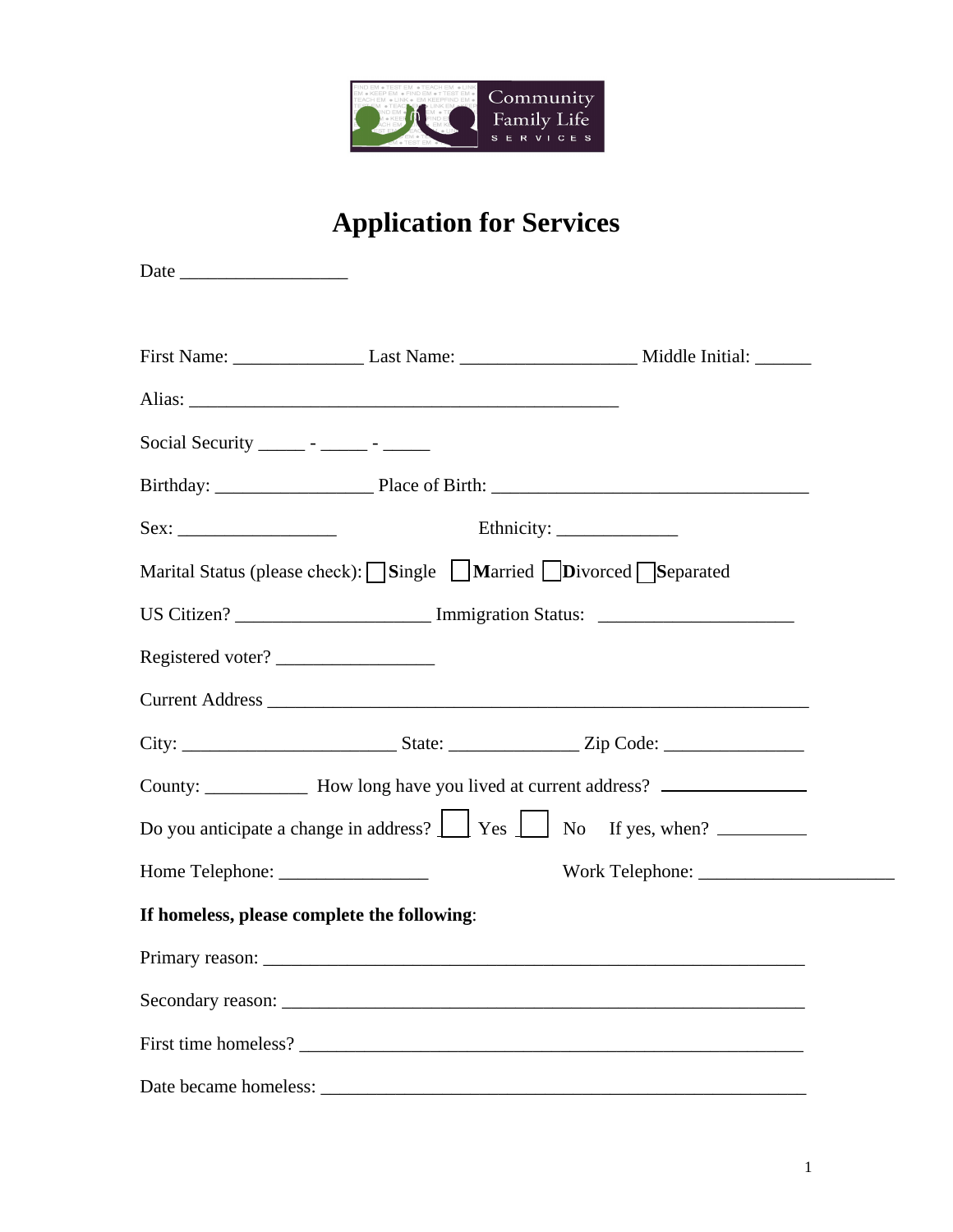

| If in housing program, list case manager's name and number.                                                                                                                                                                                                                                                                                                                                                                                       |                                      |  |  |  |
|---------------------------------------------------------------------------------------------------------------------------------------------------------------------------------------------------------------------------------------------------------------------------------------------------------------------------------------------------------------------------------------------------------------------------------------------------|--------------------------------------|--|--|--|
| Name: $\frac{1}{\sqrt{1-\frac{1}{2}} \cdot \frac{1}{2} \cdot \frac{1}{2} \cdot \frac{1}{2} \cdot \frac{1}{2} \cdot \frac{1}{2} \cdot \frac{1}{2} \cdot \frac{1}{2} \cdot \frac{1}{2} \cdot \frac{1}{2} \cdot \frac{1}{2} \cdot \frac{1}{2} \cdot \frac{1}{2} \cdot \frac{1}{2} \cdot \frac{1}{2} \cdot \frac{1}{2} \cdot \frac{1}{2} \cdot \frac{1}{2} \cdot \frac{1}{2} \cdot \frac{1}{2} \cdot \frac{1}{2} \cdot \frac{1}{2} \cdot \frac{1}{2}$ | Phone #: $\overline{\qquad \qquad }$ |  |  |  |
|                                                                                                                                                                                                                                                                                                                                                                                                                                                   |                                      |  |  |  |
| If yes, date of eviction?                                                                                                                                                                                                                                                                                                                                                                                                                         |                                      |  |  |  |
|                                                                                                                                                                                                                                                                                                                                                                                                                                                   |                                      |  |  |  |
| <b>Information on Children:</b>                                                                                                                                                                                                                                                                                                                                                                                                                   |                                      |  |  |  |
| Are they living with you?                                                                                                                                                                                                                                                                                                                                                                                                                         |                                      |  |  |  |

Is there Contact with both children's parents? \_\_\_\_\_\_\_\_\_\_\_\_\_\_\_\_\_\_\_\_\_\_\_\_\_\_\_\_\_\_\_\_\_\_

Please Complete Information below on all of your children:

| <b>Childs Name</b> | Date of<br><b>Birth</b> | School<br>attending | Disability |
|--------------------|-------------------------|---------------------|------------|
|                    |                         |                     |            |
|                    |                         |                     |            |
|                    |                         |                     |            |
|                    |                         |                     |            |
|                    |                         |                     |            |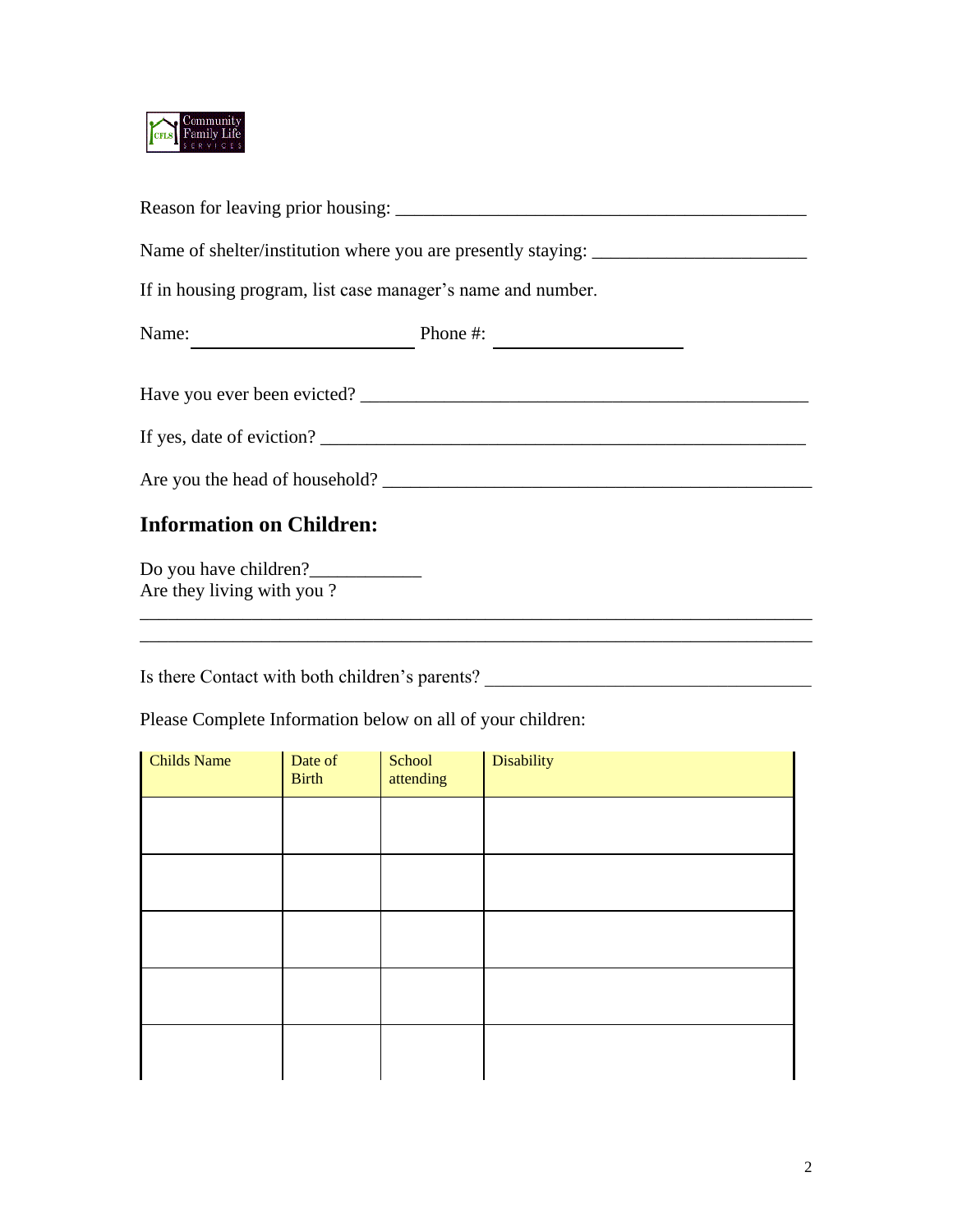| Community<br>Family Life<br><b>CFLS</b>                                                                                                                                                                                                                                                                                                                                                |  |                                                                                    |  |
|----------------------------------------------------------------------------------------------------------------------------------------------------------------------------------------------------------------------------------------------------------------------------------------------------------------------------------------------------------------------------------------|--|------------------------------------------------------------------------------------|--|
| Do you have children that are not living with you? $Yes \_\_No \_\_$                                                                                                                                                                                                                                                                                                                   |  |                                                                                    |  |
| Do you have an open child abuse or neglect cases? Yes ___ No ___<br>If yes, why? $\frac{1}{2}$ $\frac{1}{2}$ $\frac{1}{2}$ $\frac{1}{2}$ $\frac{1}{2}$ $\frac{1}{2}$ $\frac{1}{2}$ $\frac{1}{2}$ $\frac{1}{2}$ $\frac{1}{2}$ $\frac{1}{2}$ $\frac{1}{2}$ $\frac{1}{2}$ $\frac{1}{2}$ $\frac{1}{2}$ $\frac{1}{2}$ $\frac{1}{2}$ $\frac{1}{2}$ $\frac{1}{2}$ $\frac{1}{2}$ $\frac{1}{2}$ |  |                                                                                    |  |
|                                                                                                                                                                                                                                                                                                                                                                                        |  | How long has your case been open?                                                  |  |
|                                                                                                                                                                                                                                                                                                                                                                                        |  |                                                                                    |  |
| $Yes \mid$<br>$\overline{N_0}$                                                                                                                                                                                                                                                                                                                                                         |  | Do you give Community Family Life Services permission to contact him or her?       |  |
|                                                                                                                                                                                                                                                                                                                                                                                        |  |                                                                                    |  |
| <b>Medical</b><br>Cross/Blue Shield)                                                                                                                                                                                                                                                                                                                                                   |  | Current Health Provider example (Medicare, Medicaid, Charter Health Care, Blue     |  |
|                                                                                                                                                                                                                                                                                                                                                                                        |  | Is the insurance in your name? ____ If no, please provide name of Primary Insurer: |  |
|                                                                                                                                                                                                                                                                                                                                                                                        |  |                                                                                    |  |
|                                                                                                                                                                                                                                                                                                                                                                                        |  |                                                                                    |  |
|                                                                                                                                                                                                                                                                                                                                                                                        |  |                                                                                    |  |
| If disabled, please list you and your family member's disabilities:                                                                                                                                                                                                                                                                                                                    |  |                                                                                    |  |
|                                                                                                                                                                                                                                                                                                                                                                                        |  |                                                                                    |  |
|                                                                                                                                                                                                                                                                                                                                                                                        |  |                                                                                    |  |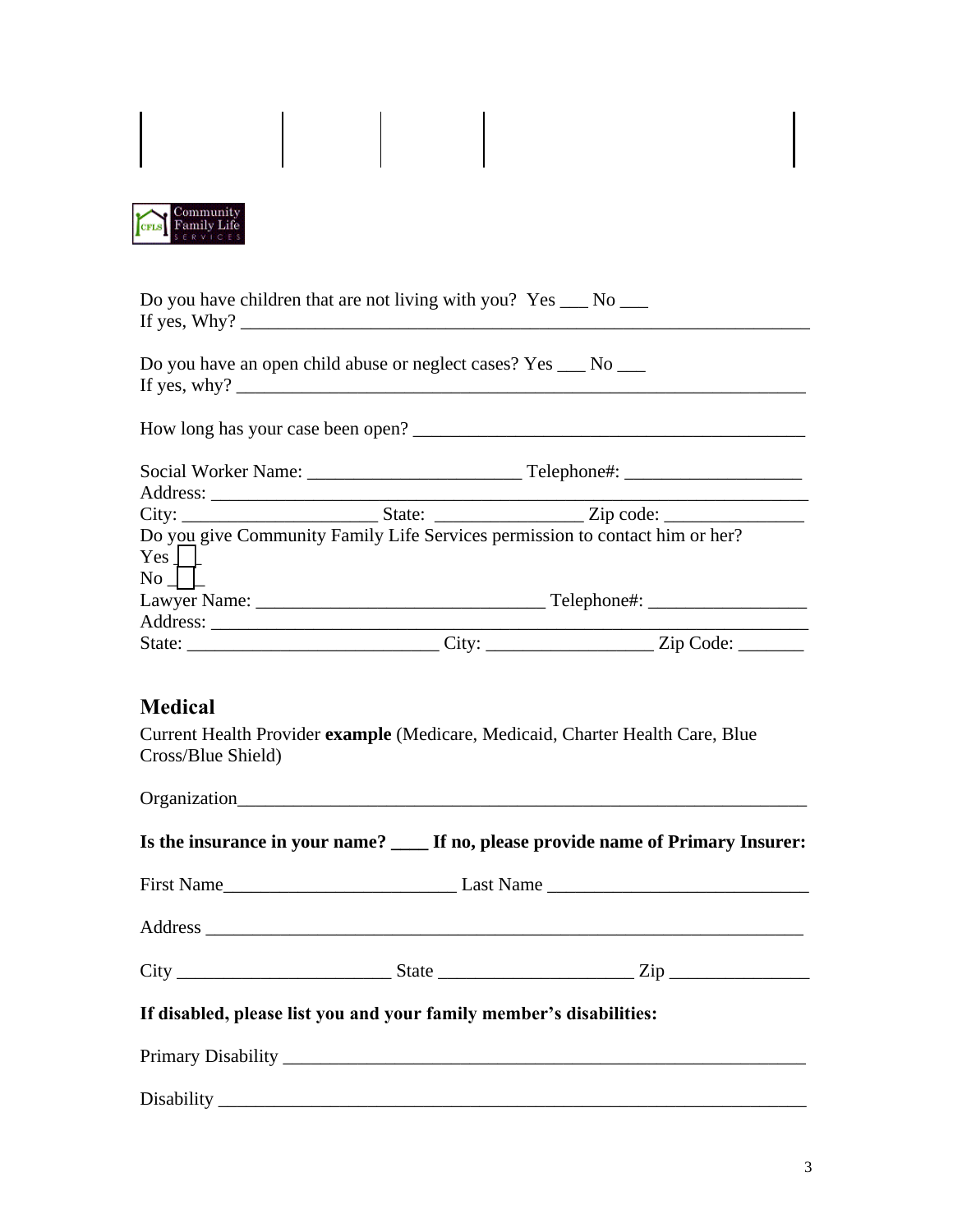| CFLS Family Life                                                                  |  |
|-----------------------------------------------------------------------------------|--|
|                                                                                   |  |
| <b>Presently:</b>                                                                 |  |
| Are you or any members of your family experiencing Health Problems? Yes ___ No___ |  |
|                                                                                   |  |
| Are you or any members of your family taking Medications? Yes_No __               |  |
|                                                                                   |  |
|                                                                                   |  |
| Pregnant? Yes $\Box$ No $\Box$ If yes, receiving prenatal care? $\Box$            |  |
|                                                                                   |  |
| Are your children's immunizations up to date? __________________________________  |  |
| Hospitalized in the last 12 months? ______ If yes, explain: _____________________ |  |
| History of head trauma? _______ If yes, explain: ________________________________ |  |
|                                                                                   |  |
| <b>Emotional /Mental Health</b>                                                   |  |
| Have you been hospitalized for emotional or mental condition? ___________________ |  |
|                                                                                   |  |
| Received treatment and/or medication for emotional/mental condition? ___________  |  |
|                                                                                   |  |
|                                                                                   |  |
|                                                                                   |  |
|                                                                                   |  |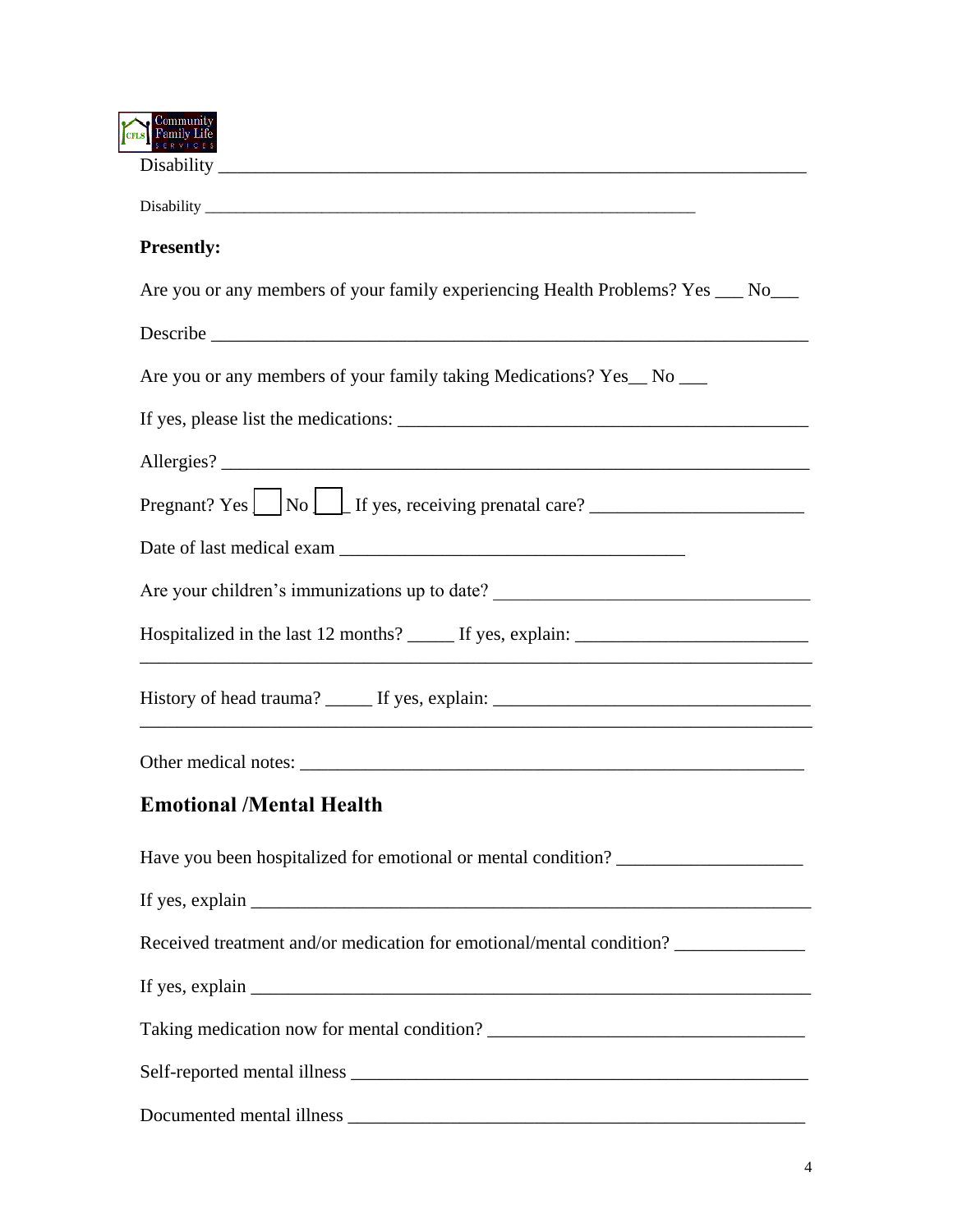

# **Substance /Gambling Use**

| If yes:                                                                                            |
|----------------------------------------------------------------------------------------------------|
|                                                                                                    |
|                                                                                                    |
|                                                                                                    |
| $\Box$ No $\Box$ Where? $\Box$<br>$AA/NA/GA$ attendance? Yes<br>Do you have a sponsor? Yes J<br>No |
|                                                                                                    |
|                                                                                                    |
| <b>Employment History</b>                                                                          |
| Are you currently working?                                                                         |
| Present or last employer's name:                                                                   |
|                                                                                                    |
|                                                                                                    |
| Supervisor                                                                                         |
|                                                                                                    |
|                                                                                                    |
| Transportation Means: Car Bus Rail Bike Other (please specify): _________________                  |
|                                                                                                    |
|                                                                                                    |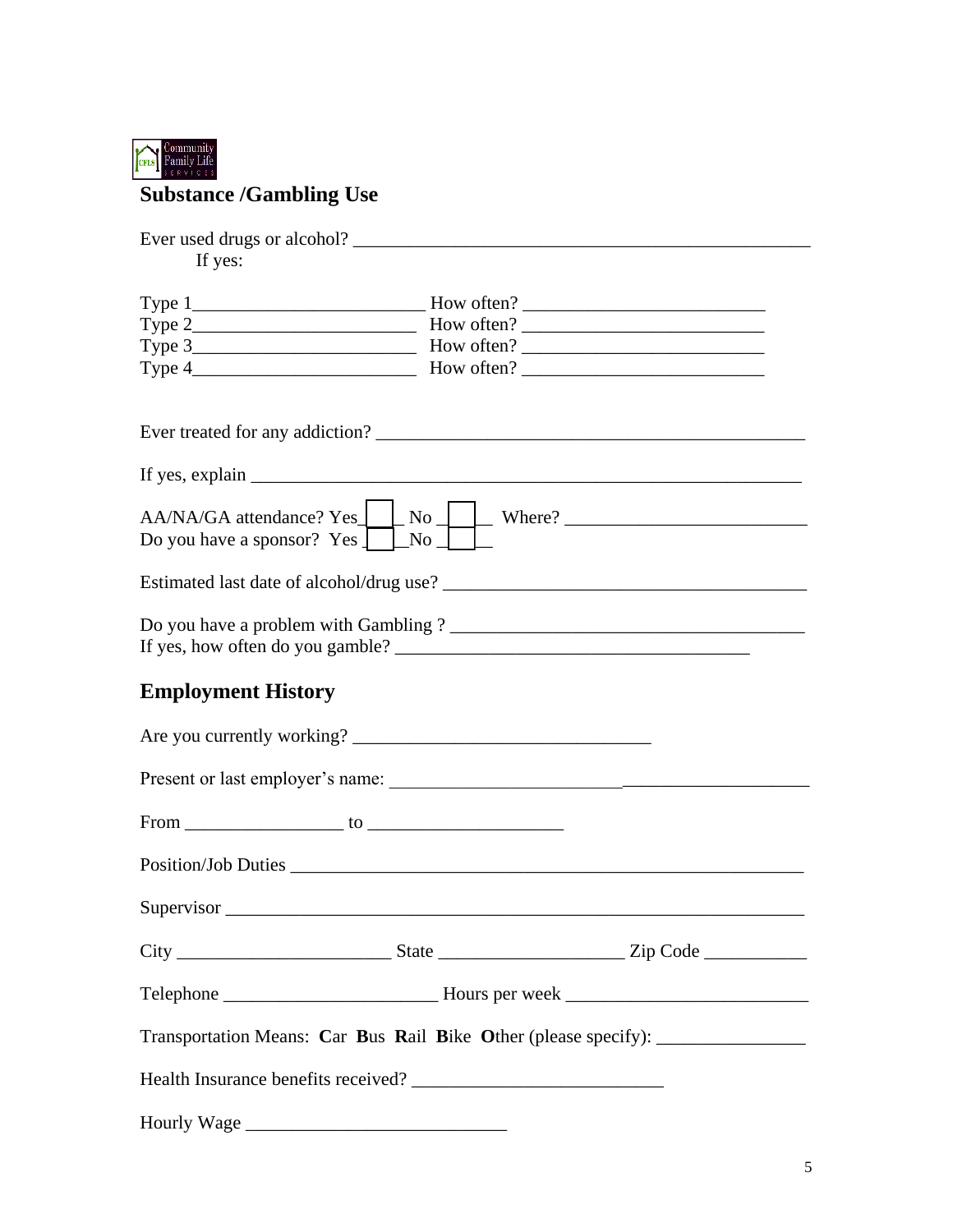Reason for leaving \_\_\_\_\_\_\_\_\_\_\_\_\_\_\_\_\_\_\_\_\_\_\_\_\_\_\_\_\_\_\_\_\_\_\_\_\_\_\_\_\_\_\_\_\_\_\_\_\_\_\_\_\_\_\_\_

Community<br>
Family Life

**Income sources** (Enter monthly amount)

|                                                                                   | Total monthly income \$                           |
|-----------------------------------------------------------------------------------|---------------------------------------------------|
|                                                                                   |                                                   |
| <b>Military Service</b>                                                           |                                                   |
|                                                                                   |                                                   |
| Date of entrance and exit for military service? _________________________________ |                                                   |
|                                                                                   |                                                   |
| Prisoner of War?                                                                  |                                                   |
|                                                                                   |                                                   |
|                                                                                   |                                                   |
|                                                                                   |                                                   |
| Legal                                                                             | Is there currently a warrant out for your arrest? |
| Have you ever been convicted of a crime?                                          |                                                   |
|                                                                                   |                                                   |
|                                                                                   |                                                   |

Are you on probation or parole? \_\_\_\_\_\_\_\_\_\_\_\_\_\_\_\_\_\_\_\_\_\_\_\_\_\_\_\_\_\_\_\_\_\_\_\_\_\_\_\_\_\_\_\_ If so give Probation or Parole Officer's Name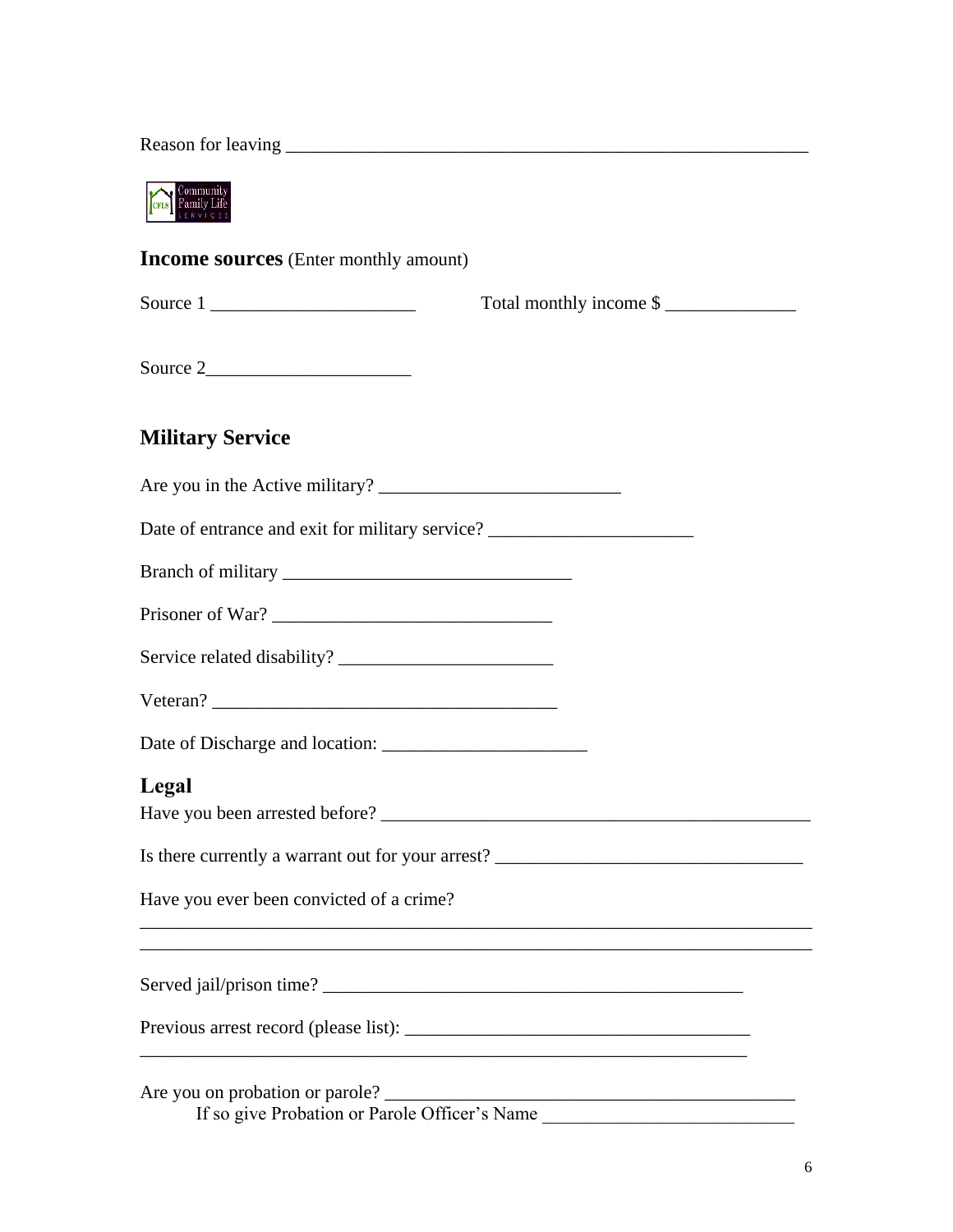| Community<br>Family Life<br>services                                                                                                                                                                            |      |
|-----------------------------------------------------------------------------------------------------------------------------------------------------------------------------------------------------------------|------|
|                                                                                                                                                                                                                 |      |
| Are you a Victim of domestic violence? Yes $ $ $ $ No $ $<br>If yes, do you have a restraining order? $Yes \Box$ No $\Box$                                                                                      |      |
| Have you runaway or been asked to leave by parents? _____________________________<br>Institutional living (foster home, group home, or residential treatment) situation prior to<br>18?: Yes $\perp$ No $\perp$ |      |
| <b>Case Management</b>                                                                                                                                                                                          |      |
|                                                                                                                                                                                                                 |      |
|                                                                                                                                                                                                                 |      |
| Welfare to Work participant? ______ If yes, name of vender? _____________________                                                                                                                               |      |
| Termination of Public Assistance benefits? __________ If yes, Date ______________                                                                                                                               |      |
|                                                                                                                                                                                                                 |      |
|                                                                                                                                                                                                                 |      |
| <b>Signature of Client</b>                                                                                                                                                                                      | Date |
| ****Customers applying for housing should complete this section, applicants that<br>are not requesting housing can skip ahead to Education Section on page #8.                                                  |      |
| Are you on the waiting list for shelter? Yes _____ No ____ If yes, when was the last time                                                                                                                       |      |
| Does the Head of household owe an outstanding balance to the Department of Public and<br>Assisted Housing? $Yes \bigsqcup No \bigsqcup If yes, how much: $ \fbox{\texttt{if}} $$                                |      |
| Have you ever been evicted? Yes _____ No __ If yes, please complete the following<br>information:                                                                                                               |      |

When were you evicted? \_\_\_\_\_\_\_\_\_\_\_\_\_\_\_\_\_\_\_\_\_\_\_\_\_\_\_\_\_\_\_\_\_\_\_\_\_\_\_\_\_\_\_\_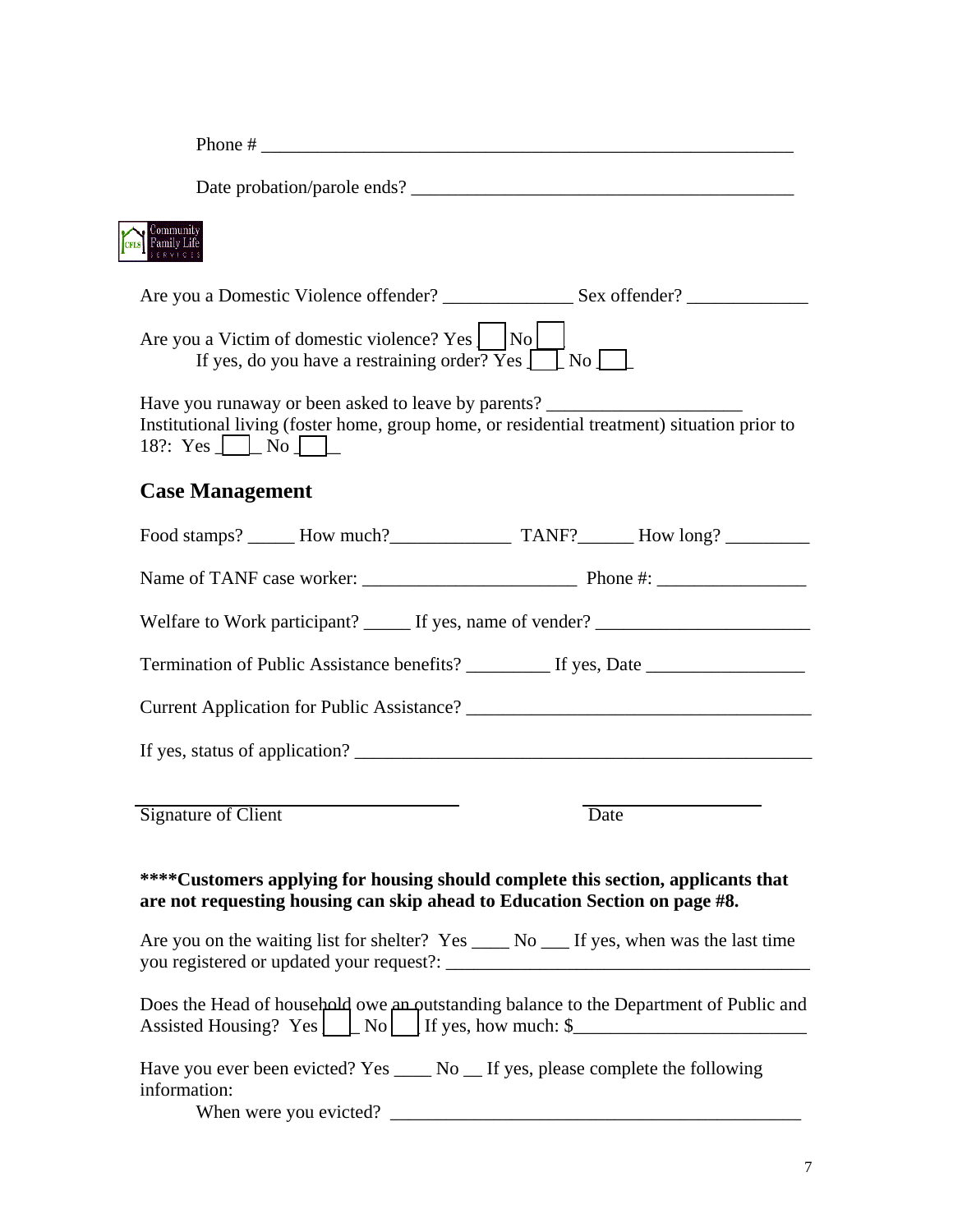Why? \_\_\_\_\_\_\_\_\_\_\_\_\_\_\_\_\_\_\_\_\_\_\_\_\_\_\_\_\_\_\_\_\_\_\_\_\_\_\_\_\_\_\_\_\_\_\_\_\_\_\_\_\_\_\_\_\_\_\_\_

Have you ever lived in transitional housing? Yes \_\_\_\_ No \_\_\_

If yes, please give the name of the organization and the dates that you resided there: Organization: \_\_\_\_\_\_\_\_\_\_\_\_\_\_\_\_\_\_\_\_\_\_\_\_\_\_\_\_\_\_ Date: \_\_\_\_\_\_\_\_\_\_\_\_\_\_\_\_\_\_\_\_\_\_\_\_\_



Have you applied for housing at the Department of Public and Assisted Housing?  $Yes$   $No$   $\_\_$ 

Please list the dates and address of your past residence:

| Date: $\qquad \qquad$ |  |
|-----------------------|--|
| Date:                 |  |

Please list the other occupants that will share housing if you are accepted for a Housing Program:

| Name                                                      |  | Age ______ Female______ Male _____ Relationship ____________ |
|-----------------------------------------------------------|--|--------------------------------------------------------------|
| Name                                                      |  | Age ______ Female_____ Male _____ Relationship ___________   |
| Name                                                      |  | Age ______ Female______ Male _____ Relationship ___________  |
| Name                                                      |  | Age ______ Female_____ Male _____ Relationship __________    |
| Name<br><u> 1980 - Jan Samuel Barbara, político e a f</u> |  | Age ______ Female______ Male _____ Relationship ___________  |

#### **\*\*\*\*\*\*\*Customers requesting SRO housing only should complete this section.**

Have you ever lived in a community environment? Yes \_\_\_ No \_\_\_

What did you like about group living?

What did you dislike about community living? \_\_\_\_\_\_\_\_\_\_\_\_\_\_\_\_\_\_\_\_\_\_\_\_\_\_\_\_\_\_\_\_\_\_\_

\_\_\_\_\_\_\_\_\_\_\_\_\_\_\_\_\_\_\_\_\_\_\_\_\_\_\_\_\_\_\_\_\_\_\_\_\_\_\_\_\_\_\_\_\_\_\_\_\_\_\_\_\_\_\_\_\_\_\_\_\_\_\_\_\_\_\_\_\_\_

Why do you want to commit to basic house rules of a drug and alcohol free building? $\frac{1}{2}$ 

How do you feel about attending monthly meetings? \_\_\_\_\_\_\_\_\_\_\_\_\_\_\_\_\_\_\_\_\_\_\_\_\_\_\_\_\_\_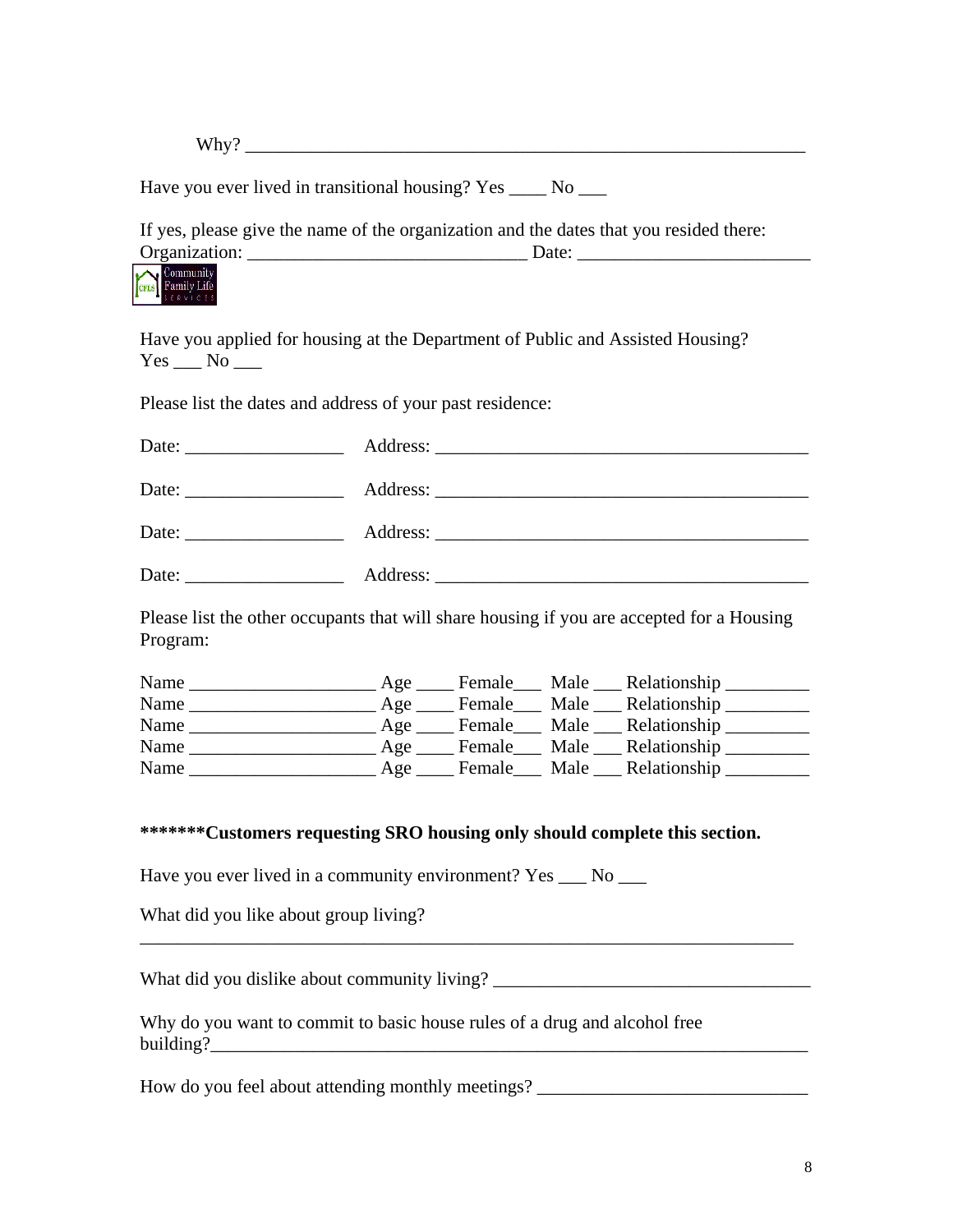## **Education**

Highest level of school completed: Elementary \_\_\_\_ Junior High School \_\_\_\_ High School \_\_\_ GED \_\_\_ College \_\_\_ Years completed? \_\_\_\_\_ Associates Degree \_\_\_ Bachelors degree \_\_\_ Masters degree \_\_\_ Where did you attend High School and /or College?

\_\_\_\_\_\_\_\_\_\_\_\_\_\_\_\_\_\_\_\_\_\_\_\_\_\_\_\_\_\_\_\_\_\_\_\_\_\_\_\_\_\_\_\_\_\_\_\_\_\_\_\_\_\_\_\_\_\_\_\_\_\_\_\_\_\_\_\_\_\_\_\_



| SERVICES.                             |                                                |  |
|---------------------------------------|------------------------------------------------|--|
| Goals                                 |                                                |  |
|                                       |                                                |  |
|                                       |                                                |  |
|                                       |                                                |  |
|                                       |                                                |  |
|                                       | Who should we contact in case of an emergency? |  |
|                                       |                                                |  |
| <b>References (please include 3):</b> |                                                |  |
|                                       |                                                |  |
|                                       |                                                |  |
|                                       |                                                |  |
|                                       |                                                |  |
|                                       |                                                |  |
|                                       |                                                |  |
|                                       |                                                |  |